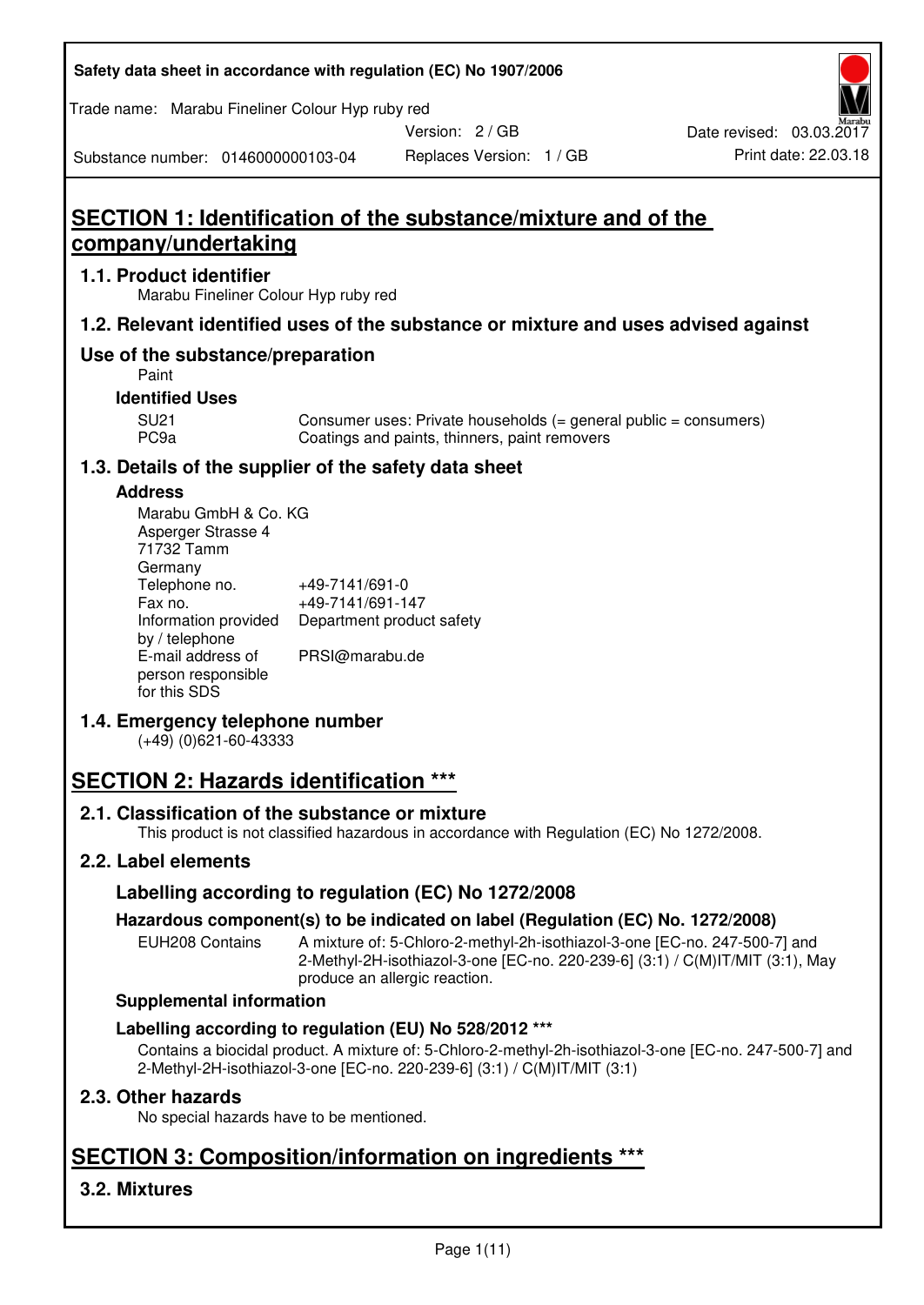| Safety data sheet in accordance with regulation (EC) No 1907/2006                                                                                                 |                                                                                                                       |                      |                                                      |                                              |      |                          |
|-------------------------------------------------------------------------------------------------------------------------------------------------------------------|-----------------------------------------------------------------------------------------------------------------------|----------------------|------------------------------------------------------|----------------------------------------------|------|--------------------------|
| Trade name: Marabu Fineliner Colour Hyp ruby red                                                                                                                  |                                                                                                                       | Version: 2 / GB      |                                                      |                                              |      | Date revised: 03.03.2017 |
| Substance number: 0146000000103-04                                                                                                                                |                                                                                                                       |                      |                                                      | Replaces Version: 1 / GB                     |      | Print date: 22.03.18     |
| <b>Chemical characterization</b><br>Paint based on water                                                                                                          |                                                                                                                       |                      |                                                      |                                              |      |                          |
| <b>Hazardous ingredients</b>                                                                                                                                      |                                                                                                                       |                      |                                                      |                                              |      |                          |
| <b>Ethanediol</b><br>CAS No.<br>EINECS no.<br>Registration no.<br>Concentration                                                                                   | $107 - 21 - 1$<br>203-473-3<br>01-2119456816-28<br>$>=$                                                               | $\overline{1}$       | $\lt$                                                | 10                                           | $\%$ |                          |
| Classification (Regulation (EC) No. 1272/2008)                                                                                                                    | Acute Tox, 4<br>STOT RE <sub>2</sub>                                                                                  |                      | H302<br>H373                                         |                                              |      |                          |
| <b>Bronopol (INN)</b><br>CAS No.<br>EINECS no.<br>Concentration                                                                                                   | $52 - 51 - 7$<br>200-143-0<br>$>=$                                                                                    | 0,01                 | $\overline{\phantom{0}}$                             | 0,1                                          | $\%$ |                          |
| Classification (Regulation (EC) No. 1272/2008)                                                                                                                    | Eye Dam. 1<br>Skin Irrit. 2<br>STOT SE3<br>Acute Tox. 4<br>Acute Tox. 4<br>Aquatic Acute 1<br>Aquatic Chronic 1       |                      | H318<br>H315<br>H335<br>H302<br>H312<br>H400<br>H410 |                                              |      |                          |
| Concentration limits (Regulation (EC) No. 1272/2008)                                                                                                              | Aquatic Acute 1<br>Aquatic Chronic                                                                                    | H400<br>H410         | $M = 10$<br>$M = 1$                                  |                                              |      |                          |
| A mixture of: 5-Chloro-2-methyl-2h-isothiazol-3-one [EC-no. 247-500-7] and<br>2-Methyl-2H-isothiazol-3-one [EC-no. 220-239-6] (3:1) / C(M)IT/MIT (3:1)<br>CAS No. | 55965-84-9                                                                                                            |                      |                                                      |                                              |      |                          |
| Concentration                                                                                                                                                     |                                                                                                                       |                      | $\,<\,$                                              | 0,0015                                       | $\%$ |                          |
| Classification (Regulation (EC) No. 1272/2008)                                                                                                                    | Acute Tox. 3<br>Aquatic Chronic 1<br>Aquatic Acute 1<br>Skin Sens. 1<br>Skin Corr. 1B<br>Acute Tox. 3<br>Acute Tox. 3 |                      | H331<br>H410<br>H400<br>H317<br>H314<br>H311<br>H301 |                                              |      |                          |
| Concentration limits (Regulation (EC) No. 1272/2008)                                                                                                              | Skin Corr. 1B<br>Eye Irrit. 2<br>Skin Irrit. 2                                                                        | H314<br>H319<br>H315 | $>= 0,6$                                             | $\epsilon = 0.06 < 0.6$<br>$\leq 0.06 < 0.6$ |      |                          |
| <b>Further ingredients ***</b>                                                                                                                                    | Skin Sens. 1                                                                                                          | H317                 |                                                      | $>= 0,0015$                                  |      |                          |
| Glycerol                                                                                                                                                          |                                                                                                                       |                      |                                                      |                                              |      |                          |
| CAS No.<br>EINECS no.<br>Concentration                                                                                                                            | $56 - 81 - 5$<br>200-289-5<br>$>=$                                                                                    | 10                   | $\lt$                                                | 25                                           | $\%$ | $[3]$                    |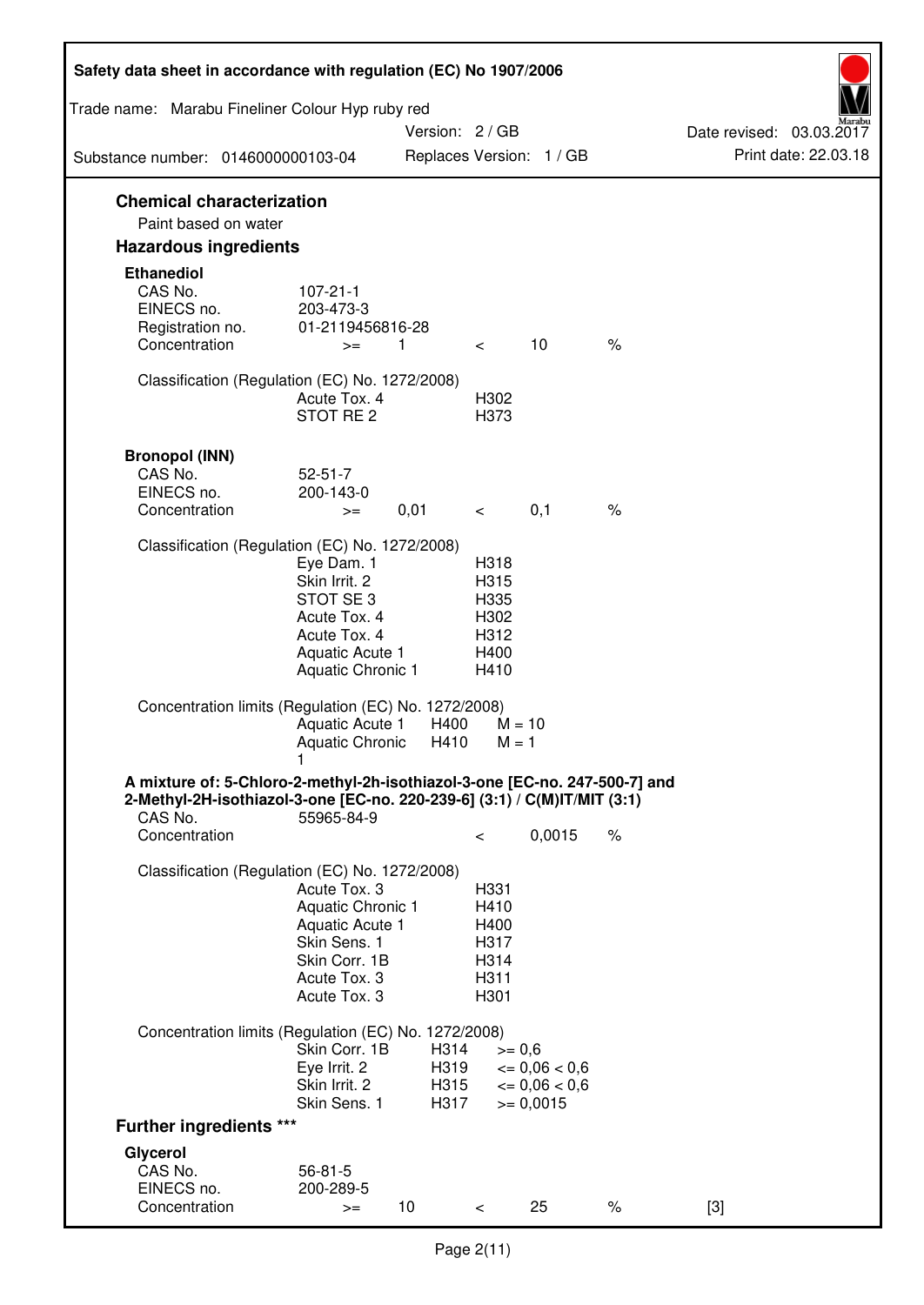| Safety data sheet in accordance with regulation (EC) No 1907/2006                                                       |                                                                                                            |                          |
|-------------------------------------------------------------------------------------------------------------------------|------------------------------------------------------------------------------------------------------------|--------------------------|
| Trade name: Marabu Fineliner Colour Hyp ruby red                                                                        |                                                                                                            |                          |
|                                                                                                                         | Version: 2 / GB                                                                                            | Date revised: 03.03.2017 |
| Substance number: 0146000000103-04                                                                                      | Replaces Version: 1 / GB                                                                                   | Print date: 22.03.18     |
|                                                                                                                         |                                                                                                            |                          |
| $\star$                                                                                                                 |                                                                                                            |                          |
|                                                                                                                         |                                                                                                            |                          |
| $\star$                                                                                                                 |                                                                                                            |                          |
| [3] Substance with occupational exposure limits                                                                         |                                                                                                            |                          |
| <b>SECTION 4: First aid measures</b>                                                                                    |                                                                                                            |                          |
| 4.1. Description of first aid measures                                                                                  |                                                                                                            |                          |
| After skin contact                                                                                                      |                                                                                                            |                          |
| Wash with plenty of water and soap. Do NOT use solvents or thinners.                                                    |                                                                                                            |                          |
| After eye contact                                                                                                       | Separate eyelids, wash the eyes thoroughly with water (15 min.). In case of irritation consult an oculist. |                          |
| <b>After ingestion</b>                                                                                                  |                                                                                                            |                          |
| medical treatment.                                                                                                      | Rinse mouth thoroughly with water. If larger amounts are swallowed or in the event of symptoms take        |                          |
| 4.2. Most important symptoms and effects, both acute and delayed<br>Until now no symptoms known so far.                 |                                                                                                            |                          |
| 4.3. Indication of any immediate medical attention and special treatment needed                                         |                                                                                                            |                          |
| Hints for the physician / treatment<br>Treat symptomatically                                                            |                                                                                                            |                          |
| <b>SECTION 5: Firefighting measures</b>                                                                                 |                                                                                                            |                          |
| 5.1. Extinguishing media                                                                                                |                                                                                                            |                          |
| Suitable extinguishing media<br>Carbon dioxide, Foam, Sand, Water                                                       |                                                                                                            |                          |
| 5.2. Special hazards arising from the substance or mixture<br>black smoke                                               | In the event of fire the following can be released: Carbon monoxide (CO); Carbon dioxide (CO2); dense      |                          |
| 5.3. Advice for firefighters                                                                                            |                                                                                                            |                          |
| <b>Other information</b>                                                                                                |                                                                                                            |                          |
|                                                                                                                         | Collect contaminated fire-fighting water separately, must not be discharged into the drains.               |                          |
| <b>SECTION 6: Accidental release measures</b>                                                                           |                                                                                                            |                          |
| 6.1. Personal precautions, protective equipment and emergency procedures<br>No particular measures required.            |                                                                                                            |                          |
| 6.2. Environmental precautions<br>No particular measures required.                                                      |                                                                                                            |                          |
| 6.3. Methods and material for containment and cleaning up<br>Clean preferably with a detergent - avoid use of solvents. |                                                                                                            |                          |

# **6.4. Reference to other sections**

Information regarding Safe handling, see Section 7. Information regarding personal protective measures, see Section 8. Information regarding waste disposal, see Section 13.

# **SECTION 7: Handling and storage**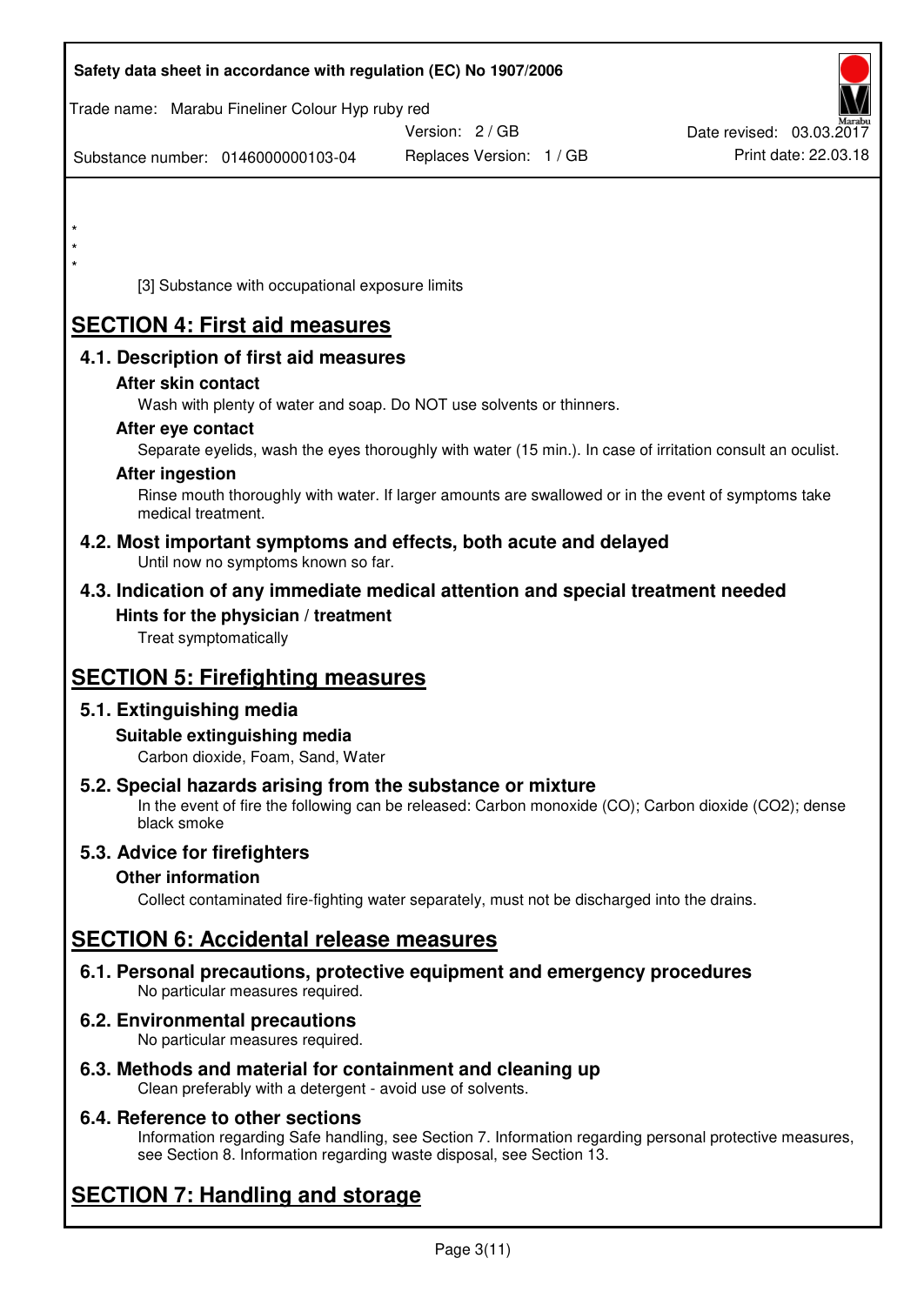| Safety data sheet in accordance with regulation (EC) No 1907/2006                                                                                                             |                                                                                                                                                                                                            |                                                  |
|-------------------------------------------------------------------------------------------------------------------------------------------------------------------------------|------------------------------------------------------------------------------------------------------------------------------------------------------------------------------------------------------------|--------------------------------------------------|
| Trade name: Marabu Fineliner Colour Hyp ruby red                                                                                                                              |                                                                                                                                                                                                            |                                                  |
|                                                                                                                                                                               | Version: 2 / GB                                                                                                                                                                                            | Date revised: 03.03.2017<br>Print date: 22.03.18 |
| Substance number: 0146000000103-04                                                                                                                                            | Replaces Version: 1 / GB                                                                                                                                                                                   |                                                  |
| 7.1. Precautions for safe handling<br><b>Advice on safe handling</b><br>Advice on protection against fire and explosion<br>No special measures required.<br>Temperature class | Avoid skin and eye contact. Smoking, eating and drinking shall be prohibited in application area.<br>Classification of fires / temperature class / Ignition group / Dust explosion class<br>T <sub>2</sub> |                                                  |
|                                                                                                                                                                               | 7.2. Conditions for safe storage, including any incompatibilities                                                                                                                                          |                                                  |
| Requirements for storage rooms and vessels                                                                                                                                    |                                                                                                                                                                                                            |                                                  |
| Store in frostfree conditions.<br>Storage class according to TRGS 510                                                                                                         |                                                                                                                                                                                                            |                                                  |
| Storage class according to                                                                                                                                                    | 12<br>Non-combustible liquids                                                                                                                                                                              |                                                  |
| <b>TRGS 510</b>                                                                                                                                                               |                                                                                                                                                                                                            |                                                  |
| 7.3. Specific end use(s)<br>Paint                                                                                                                                             |                                                                                                                                                                                                            |                                                  |
| <b>SECTION 8: Exposure controls/personal protection</b>                                                                                                                       |                                                                                                                                                                                                            |                                                  |
| 8.1. Control parameters                                                                                                                                                       |                                                                                                                                                                                                            |                                                  |
| <b>Exposure limit values</b>                                                                                                                                                  |                                                                                                                                                                                                            |                                                  |
| <b>Ethanediol</b>                                                                                                                                                             |                                                                                                                                                                                                            |                                                  |
| List<br><b>Type</b>                                                                                                                                                           | <b>EH40</b><br><b>WEL</b>                                                                                                                                                                                  |                                                  |
| Value                                                                                                                                                                         | 10<br>mg/m <sup>3</sup>                                                                                                                                                                                    |                                                  |
| Skin resorption / sensibilisation: Sk;<br>Glycerol                                                                                                                            | <b>Status: 2011</b>                                                                                                                                                                                        |                                                  |
| List                                                                                                                                                                          | EH40                                                                                                                                                                                                       |                                                  |
| <b>Type</b><br>Value                                                                                                                                                          | <b>WEL</b><br>10<br>mg/m <sup>3</sup>                                                                                                                                                                      |                                                  |
| <b>Status: 2011</b>                                                                                                                                                           |                                                                                                                                                                                                            |                                                  |
| <b>Other information</b>                                                                                                                                                      |                                                                                                                                                                                                            |                                                  |
| There are not known any further control parameters.                                                                                                                           |                                                                                                                                                                                                            |                                                  |
| <b>Derived No/Minimal Effect Levels (DNEL/DMEL)</b><br><b>Ethanediol</b>                                                                                                      |                                                                                                                                                                                                            |                                                  |
| Type of value                                                                                                                                                                 | Derived No Effect Level (DNEL)                                                                                                                                                                             |                                                  |
| Reference group<br>Duration of exposure                                                                                                                                       | Worker<br>Long term                                                                                                                                                                                        |                                                  |
| Route of exposure                                                                                                                                                             | inhalative                                                                                                                                                                                                 |                                                  |
| Mode of action<br>Concentration                                                                                                                                               | Local effects<br>35                                                                                                                                                                                        | mg/m <sup>3</sup>                                |
|                                                                                                                                                                               |                                                                                                                                                                                                            |                                                  |
| Type of value<br>Reference group                                                                                                                                              | Derived No Effect Level (DNEL)<br>Worker                                                                                                                                                                   |                                                  |
| Duration of exposure                                                                                                                                                          | Long term                                                                                                                                                                                                  |                                                  |
| Route of exposure<br>Mode of action                                                                                                                                           | dermal                                                                                                                                                                                                     |                                                  |
| Concentration                                                                                                                                                                 | Systemic effects<br>106                                                                                                                                                                                    | mg/kg                                            |
| Type of value                                                                                                                                                                 | Derived No Effect Level (DNEL)                                                                                                                                                                             |                                                  |
| Reference group                                                                                                                                                               | Consumer                                                                                                                                                                                                   |                                                  |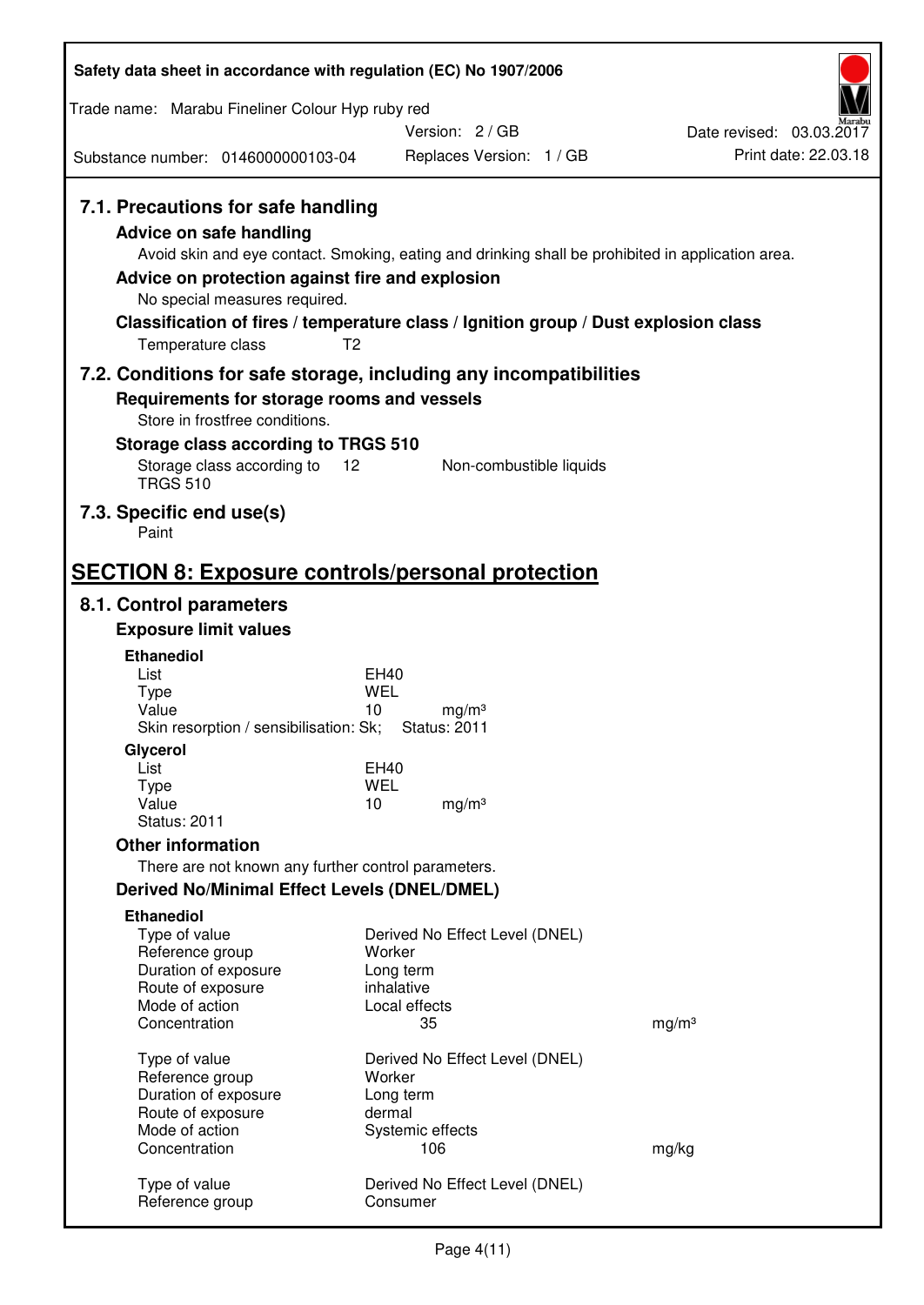| Safety data sheet in accordance with regulation (EC) No 1907/2006                                                                          |                         |                        |                                |                          |
|--------------------------------------------------------------------------------------------------------------------------------------------|-------------------------|------------------------|--------------------------------|--------------------------|
| Trade name: Marabu Fineliner Colour Hyp ruby red                                                                                           |                         | Version: 2 / GB        |                                | Date revised: 03.03.2017 |
| Substance number: 0146000000103-04                                                                                                         |                         |                        | Replaces Version: 1 / GB       | Print date: 22.03.18     |
| Duration of exposure<br>Route of exposure                                                                                                  | Long term<br>inhalative |                        |                                |                          |
| Mode of action                                                                                                                             |                         | Local effects          |                                |                          |
| Concentration                                                                                                                              |                         | 7                      |                                | mg/m <sup>3</sup>        |
| Type of value                                                                                                                              |                         |                        | Derived No Effect Level (DNEL) |                          |
| Reference group                                                                                                                            | Consumer                |                        |                                |                          |
| Duration of exposure                                                                                                                       | Long term               |                        |                                |                          |
| Route of exposure                                                                                                                          | dermal                  |                        |                                |                          |
| Mode of action                                                                                                                             |                         | Systemic effects       |                                |                          |
| Concentration                                                                                                                              |                         | 53                     |                                | mg/kg                    |
| <b>Predicted No Effect Concentration (PNEC)</b>                                                                                            |                         |                        |                                |                          |
| <b>Ethanediol</b>                                                                                                                          |                         |                        |                                |                          |
| Type of value                                                                                                                              | <b>PNEC</b>             |                        |                                |                          |
| <b>Type</b><br>Concentration                                                                                                               | Freshwater              | 10                     |                                | mg/l                     |
|                                                                                                                                            |                         |                        |                                |                          |
| Type of value                                                                                                                              | <b>PNEC</b>             |                        |                                |                          |
| <b>Type</b>                                                                                                                                | Saltwater               |                        |                                |                          |
| Concentration                                                                                                                              |                         | 1                      |                                | mg/l                     |
| Type of value                                                                                                                              | <b>PNEC</b>             |                        |                                |                          |
| <b>Type</b>                                                                                                                                |                         |                        | Water (intermittent release)   |                          |
| Concentration                                                                                                                              |                         | 10                     |                                | mg/l                     |
| Type of value                                                                                                                              | <b>PNEC</b>             |                        |                                |                          |
| <b>Type</b>                                                                                                                                |                         |                        | Sewage treatment plant (STP)   |                          |
| Concentration                                                                                                                              |                         | 199,5                  |                                | mg/l                     |
|                                                                                                                                            |                         |                        |                                |                          |
| Type of value<br>Type                                                                                                                      | <b>PNEC</b>             | Freshwater sediment    |                                |                          |
| Concentration                                                                                                                              |                         | 37                     |                                | mg/kg                    |
|                                                                                                                                            |                         |                        |                                |                          |
| Type of value                                                                                                                              | <b>PNEC</b>             |                        |                                |                          |
| Type<br>Concentration                                                                                                                      |                         | Marine sediment<br>3,7 |                                | mg/kg                    |
|                                                                                                                                            |                         |                        |                                |                          |
| Type of value                                                                                                                              | <b>PNEC</b>             |                        |                                |                          |
| <b>Type</b><br>Concentration                                                                                                               | Soil                    |                        |                                |                          |
|                                                                                                                                            |                         | 1,53                   |                                | mg/kg                    |
| 8.2. Exposure controls                                                                                                                     |                         |                        |                                |                          |
| <b>Exposure controls</b>                                                                                                                   |                         |                        |                                |                          |
| Provide adequate ventilation.                                                                                                              |                         |                        |                                |                          |
| <b>Respiratory protection</b>                                                                                                              |                         |                        |                                |                          |
| Not necessary.                                                                                                                             |                         |                        |                                |                          |
| <b>Hand protection</b>                                                                                                                     |                         |                        |                                |                          |
| Not necessary.                                                                                                                             |                         |                        |                                |                          |
| In case of intensive contact wear protective gloves.                                                                                       |                         |                        |                                |                          |
| There is no one glove material or combination of materials that will give unlimited resistance to any                                      |                         |                        |                                |                          |
| individual or combination of chemicals.<br>For prolonged or repeated handling nitrile rubber gloves with textile undergloves are required. |                         |                        |                                |                          |
| Material thickness<br>$\, > \,$                                                                                                            |                         | 0,5                    | mm                             |                          |
| Breakthrough time<br>$\,<\,$                                                                                                               |                         | 30                     | min                            |                          |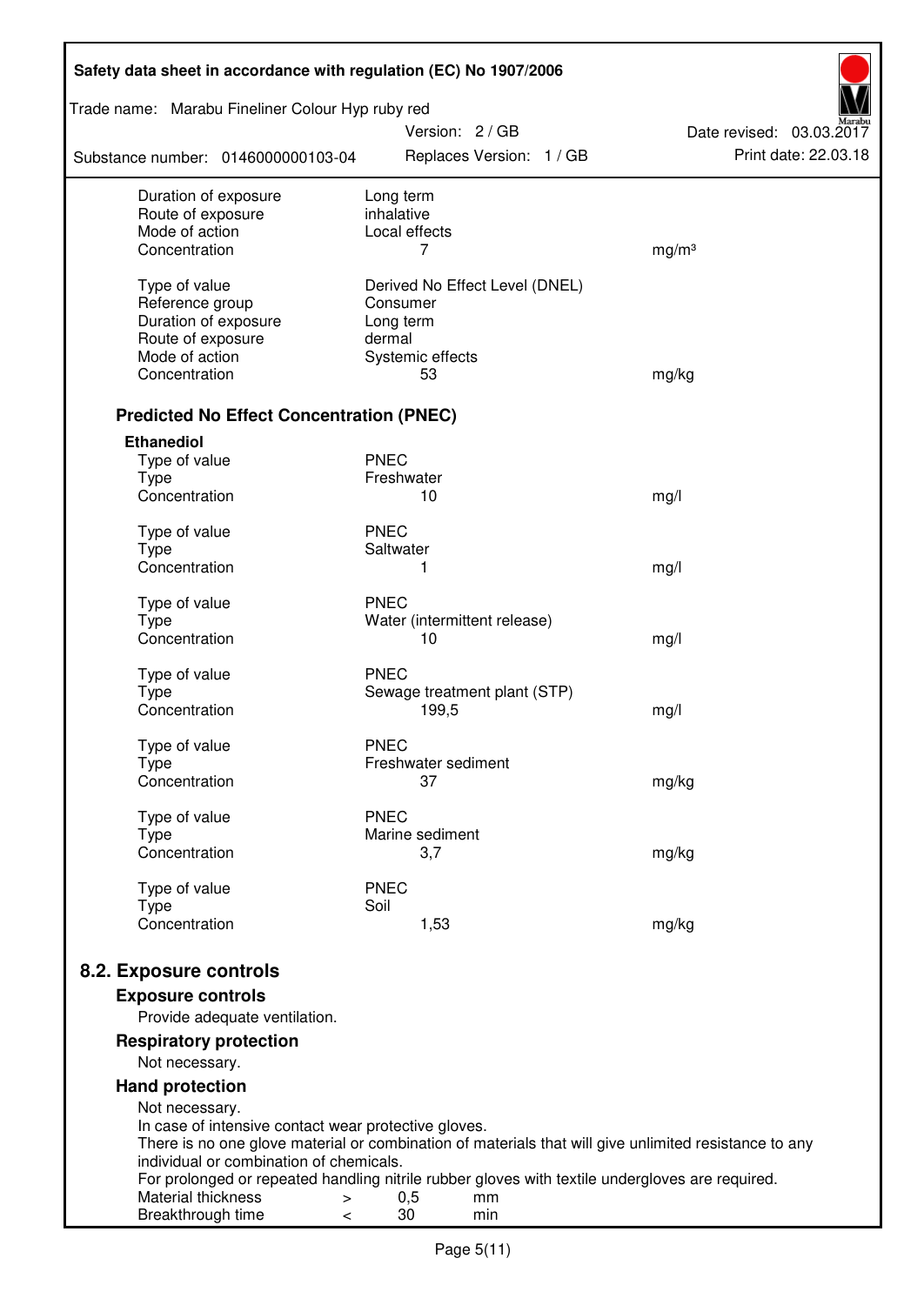| Safety data sheet in accordance with regulation (EC) No 1907/2006                                                                                                                                                                                                                                                                                                                                |                                                      |                          |                                                                                                                                                                                                                                                                                                                    |
|--------------------------------------------------------------------------------------------------------------------------------------------------------------------------------------------------------------------------------------------------------------------------------------------------------------------------------------------------------------------------------------------------|------------------------------------------------------|--------------------------|--------------------------------------------------------------------------------------------------------------------------------------------------------------------------------------------------------------------------------------------------------------------------------------------------------------------|
| Trade name: Marabu Fineliner Colour Hyp ruby red                                                                                                                                                                                                                                                                                                                                                 |                                                      |                          |                                                                                                                                                                                                                                                                                                                    |
|                                                                                                                                                                                                                                                                                                                                                                                                  | Version: 2 / GB                                      |                          | Date revised: 03.03.2017                                                                                                                                                                                                                                                                                           |
| Substance number: 0146000000103-04                                                                                                                                                                                                                                                                                                                                                               |                                                      | Replaces Version: 1 / GB | Print date: 22.03.18                                                                                                                                                                                                                                                                                               |
| The breakthrough time must be greater than the end use time of the product.<br>replacement must be followed.<br>Gloves should be replaced regularly and if there is any sign of damage to the glove material.<br>Always ensure that gloves are free from defects and that they are stored and used correctly.<br>maintenance.<br>once exposure has occurred.<br>Eye protection<br>Not necessary. |                                                      |                          | The instructions and information provided by the glove manufacturer on use, storage, maintenance and<br>The performance or effectiveness of the glove may be reduced by physical/ chemical damage and poor<br>Barrier creams may help to protect the exposed areas of the skin, they should however not be applied |
| <b>Body protection</b>                                                                                                                                                                                                                                                                                                                                                                           |                                                      |                          |                                                                                                                                                                                                                                                                                                                    |
| Not applicable.                                                                                                                                                                                                                                                                                                                                                                                  |                                                      |                          |                                                                                                                                                                                                                                                                                                                    |
| <b>SECTION 9: Physical and chemical properties</b>                                                                                                                                                                                                                                                                                                                                               |                                                      |                          |                                                                                                                                                                                                                                                                                                                    |
| 9.1. Information on basic physical and chemical properties                                                                                                                                                                                                                                                                                                                                       |                                                      |                          |                                                                                                                                                                                                                                                                                                                    |
| <b>Form</b>                                                                                                                                                                                                                                                                                                                                                                                      | liquid                                               |                          |                                                                                                                                                                                                                                                                                                                    |
| <b>Colour</b><br><b>Odour</b>                                                                                                                                                                                                                                                                                                                                                                    | coloured<br>odourless                                |                          |                                                                                                                                                                                                                                                                                                                    |
|                                                                                                                                                                                                                                                                                                                                                                                                  |                                                      |                          |                                                                                                                                                                                                                                                                                                                    |
| <b>Odour threshold</b><br>Remarks                                                                                                                                                                                                                                                                                                                                                                | No data available                                    |                          |                                                                                                                                                                                                                                                                                                                    |
|                                                                                                                                                                                                                                                                                                                                                                                                  |                                                      |                          |                                                                                                                                                                                                                                                                                                                    |
| <b>Melting point</b><br>Remarks                                                                                                                                                                                                                                                                                                                                                                  | not determined                                       |                          |                                                                                                                                                                                                                                                                                                                    |
| <b>Freezing point</b>                                                                                                                                                                                                                                                                                                                                                                            |                                                      |                          |                                                                                                                                                                                                                                                                                                                    |
| Remarks                                                                                                                                                                                                                                                                                                                                                                                          | not determined                                       |                          |                                                                                                                                                                                                                                                                                                                    |
| Initial boiling point and boiling range                                                                                                                                                                                                                                                                                                                                                          |                                                      |                          |                                                                                                                                                                                                                                                                                                                    |
| Value                                                                                                                                                                                                                                                                                                                                                                                            | 100                                                  |                          | $^{\circ}C$                                                                                                                                                                                                                                                                                                        |
| Pressure                                                                                                                                                                                                                                                                                                                                                                                         | appr.<br>1.013                                       | hPa                      |                                                                                                                                                                                                                                                                                                                    |
| Source                                                                                                                                                                                                                                                                                                                                                                                           | Literature value                                     |                          |                                                                                                                                                                                                                                                                                                                    |
| <b>Flash point</b>                                                                                                                                                                                                                                                                                                                                                                               |                                                      |                          |                                                                                                                                                                                                                                                                                                                    |
| Remarks                                                                                                                                                                                                                                                                                                                                                                                          | Not applicable                                       |                          |                                                                                                                                                                                                                                                                                                                    |
| Evaporation rate (ether $= 1$ ) :                                                                                                                                                                                                                                                                                                                                                                |                                                      |                          |                                                                                                                                                                                                                                                                                                                    |
| Remarks                                                                                                                                                                                                                                                                                                                                                                                          | not determined                                       |                          |                                                                                                                                                                                                                                                                                                                    |
| Flammability (solid, gas)<br>Not applicable                                                                                                                                                                                                                                                                                                                                                      |                                                      |                          |                                                                                                                                                                                                                                                                                                                    |
| Upper/lower flammability or explosive limits                                                                                                                                                                                                                                                                                                                                                     |                                                      |                          |                                                                                                                                                                                                                                                                                                                    |
| Lower explosion limit<br>Upper explosion limit<br>Source                                                                                                                                                                                                                                                                                                                                         | 3,2<br>appr.<br>53<br>appr.<br>Literature value      |                          | $%$ (V)<br>$%$ $(V)$                                                                                                                                                                                                                                                                                               |
| Vapour pressure                                                                                                                                                                                                                                                                                                                                                                                  |                                                      |                          |                                                                                                                                                                                                                                                                                                                    |
| Value<br>Temperature<br>Method                                                                                                                                                                                                                                                                                                                                                                   | 23<br>appr.<br>20<br>Value taken from the literature | °C                       | hPa                                                                                                                                                                                                                                                                                                                |
| <b>Vapour density</b>                                                                                                                                                                                                                                                                                                                                                                            |                                                      |                          |                                                                                                                                                                                                                                                                                                                    |
| Remarks                                                                                                                                                                                                                                                                                                                                                                                          | not determined                                       |                          |                                                                                                                                                                                                                                                                                                                    |
| <b>Density</b>                                                                                                                                                                                                                                                                                                                                                                                   |                                                      |                          |                                                                                                                                                                                                                                                                                                                    |
| Remarks                                                                                                                                                                                                                                                                                                                                                                                          | not determined                                       |                          |                                                                                                                                                                                                                                                                                                                    |
| Solubility in water                                                                                                                                                                                                                                                                                                                                                                              |                                                      |                          |                                                                                                                                                                                                                                                                                                                    |
| Remarks                                                                                                                                                                                                                                                                                                                                                                                          | miscible                                             |                          |                                                                                                                                                                                                                                                                                                                    |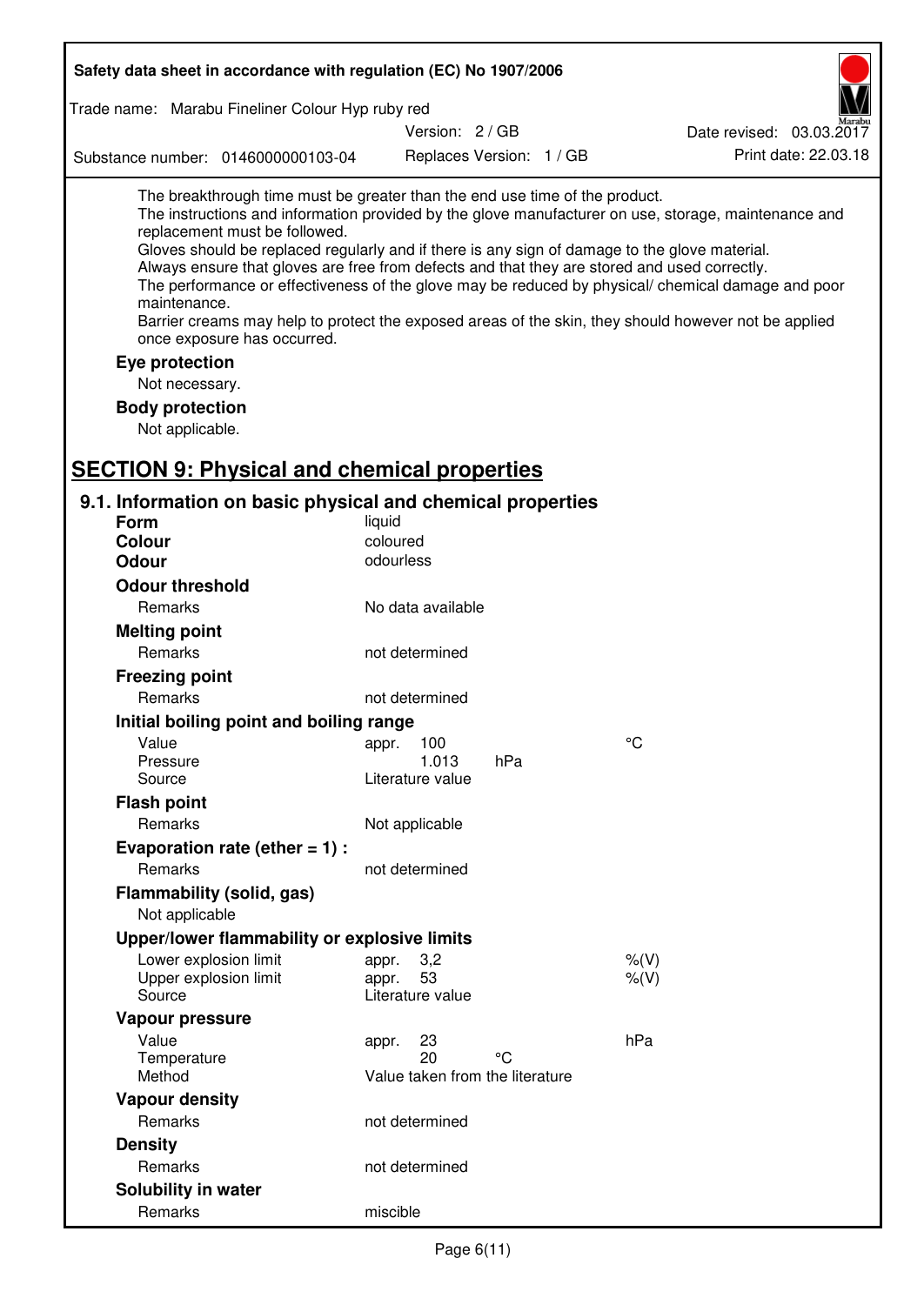| Safety data sheet in accordance with regulation (EC) No 1907/2006 |                                                                           |                                                                   |    |                          |  |
|-------------------------------------------------------------------|---------------------------------------------------------------------------|-------------------------------------------------------------------|----|--------------------------|--|
| Trade name: Marabu Fineliner Colour Hyp ruby red                  |                                                                           | Version: 2/GB                                                     |    | Date revised: 03.03.2017 |  |
| Substance number: 0146000000103-04                                |                                                                           | Replaces Version: 1 / GB                                          |    | Print date: 22.03.18     |  |
| Ignition temperature                                              |                                                                           |                                                                   |    |                          |  |
| Value                                                             |                                                                           | 410<br>appr.                                                      | °C |                          |  |
| Source                                                            |                                                                           | Literature value                                                  |    |                          |  |
| <b>Viscosity</b>                                                  |                                                                           |                                                                   |    |                          |  |
| Remarks                                                           |                                                                           |                                                                   |    |                          |  |
| Remarks                                                           |                                                                           | not determined                                                    |    |                          |  |
| 9.2. Other information                                            |                                                                           |                                                                   |    |                          |  |
| <b>Other information</b>                                          |                                                                           |                                                                   |    |                          |  |
| None known                                                        |                                                                           |                                                                   |    |                          |  |
| <b>SECTION 10: Stability and reactivity</b>                       |                                                                           |                                                                   |    |                          |  |
| 10.1. Reactivity<br>None                                          |                                                                           |                                                                   |    |                          |  |
| 10.2. Chemical stability                                          | No hazardous reactions known.                                             |                                                                   |    |                          |  |
|                                                                   | 10.3. Possibility of hazardous reactions<br>No hazardous reactions known. |                                                                   |    |                          |  |
| 10.4. Conditions to avoid                                         |                                                                           |                                                                   |    |                          |  |
|                                                                   | No hazardous reactions known.                                             |                                                                   |    |                          |  |
| 10.5. Incompatible materials<br>None                              |                                                                           |                                                                   |    |                          |  |
| 10.6. Hazardous decomposition products                            | No hazardous decomposition products known.                                |                                                                   |    |                          |  |
| <b>SECTION 11: Toxicological information</b>                      |                                                                           |                                                                   |    |                          |  |
|                                                                   | 11.1. Information on toxicological effects                                |                                                                   |    |                          |  |
| <b>Acute oral toxicity</b>                                        |                                                                           |                                                                   |    |                          |  |
| Remarks                                                           |                                                                           | Based on available data, the classification criteria are not met. |    |                          |  |
| <b>Acute dermal toxicity</b>                                      |                                                                           |                                                                   |    |                          |  |
| Remarks                                                           |                                                                           | Based on available data, the classification criteria are not met. |    |                          |  |
|                                                                   | <b>Acute inhalational toxicity</b>                                        |                                                                   |    |                          |  |
| Remarks                                                           |                                                                           | Based on available data, the classification criteria are not met. |    |                          |  |
| <b>Skin corrosion/irritation</b>                                  |                                                                           |                                                                   |    |                          |  |
| Remarks                                                           |                                                                           | Based on available data, the classification criteria are not met. |    |                          |  |
|                                                                   | Serious eye damage/irritation                                             |                                                                   |    |                          |  |
| Remarks                                                           |                                                                           | Based on available data, the classification criteria are not met. |    |                          |  |
| <b>Sensitization</b>                                              |                                                                           |                                                                   |    |                          |  |
| Remarks                                                           |                                                                           | Based on available data, the classification criteria are not met. |    |                          |  |
| <b>Mutagenicity</b>                                               |                                                                           |                                                                   |    |                          |  |
| Remarks                                                           |                                                                           | Based on available data, the classification criteria are not met. |    |                          |  |
| <b>Reproductive toxicity</b>                                      |                                                                           |                                                                   |    |                          |  |
| Remarks                                                           |                                                                           | Based on available data, the classification criteria are not met. |    |                          |  |
| Carcinogenicity                                                   |                                                                           |                                                                   |    |                          |  |
| Remarks                                                           |                                                                           | Based on available data, the classification criteria are not met. |    |                          |  |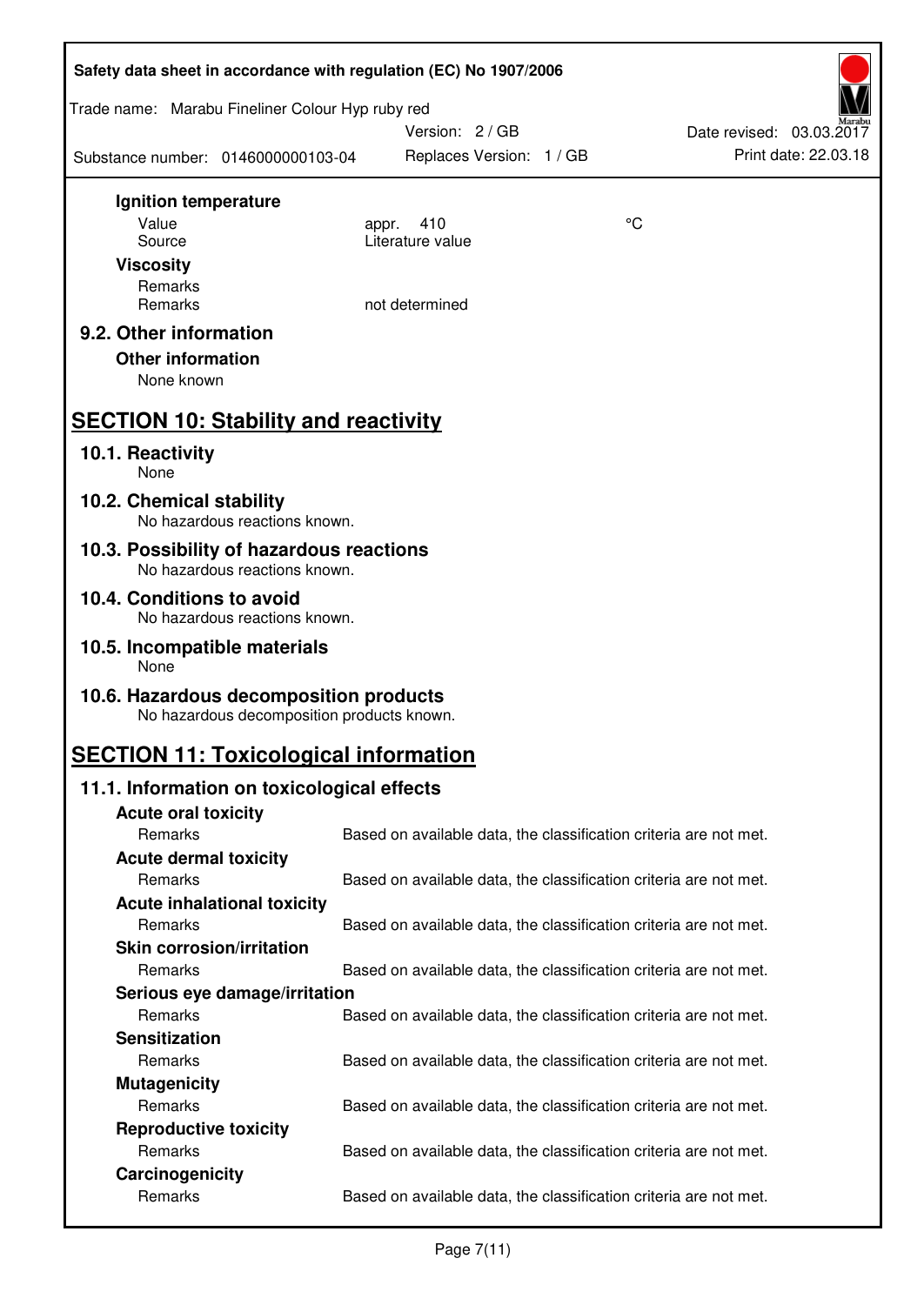#### **Safety data sheet in accordance with regulation (EC) No 1907/2006**

Trade name: Marabu Fineliner Colour Hyp ruby red

Version: 2 / GB

Substance number: 0146000000103-04

Replaces Version: 1 / GB Print date: 22.03.18 Date revised: 03.03.2017

# **Specific Target Organ Toxicity (STOT)**

**Single exposure** 

Based on available data, the classification criteria are not met.

**Repeated exposure** 

Remarks Based on available data, the classification criteria are not met.

#### **Aspiration hazard**

Based on available data, the classification criteria are not met.

#### **Experience in practice**

Provided all the recommended protective and safety precautions are taken, experience shows that no risk to health can be expected.

#### **Other information**

There are no data available on the mixture itself. The mixture has been assessed following the additivity method of the GHS/CLP Regulation (EC) No 1272/2008.

# **SECTION 12: Ecological information**

## **12.1. Toxicity**

#### **General information**

There are no data available on the mixture itself.Do not allow to enter drains or water courses.The mixture has been assessed following the summation method of the CLP Regulation (EC) No 1272/2008 and is not classified as dangerous for the environment.

## **12.2. Persistence and degradability**

#### **General information**

There are no data available on the mixture itself.

## **12.3. Bioaccumulative potential**

#### **General information**

There are no data available on the mixture itself.

#### **12.4. Mobility in soil**

#### **General information**

There are no data available on the mixture itself.

**12.5. Results of PBT and vPvB assessment** 

#### **General information**

There are no data available on the mixture itself.

#### **12.6. Other adverse effects**

#### **General information**

There are no data available on the mixture itself.

# **SECTION 13: Disposal considerations**

## **13.1. Waste treatment methods**

## **Disposal recommendations for the product**

The product can be placed with other household refuse. Small residues in containers can be washed-out with water and put into the drainage system.

#### **Disposal recommendations for packaging**

Packaging that cannot be cleaned should be disposed off as product waste. Completely emptied packagings can be given for recycling.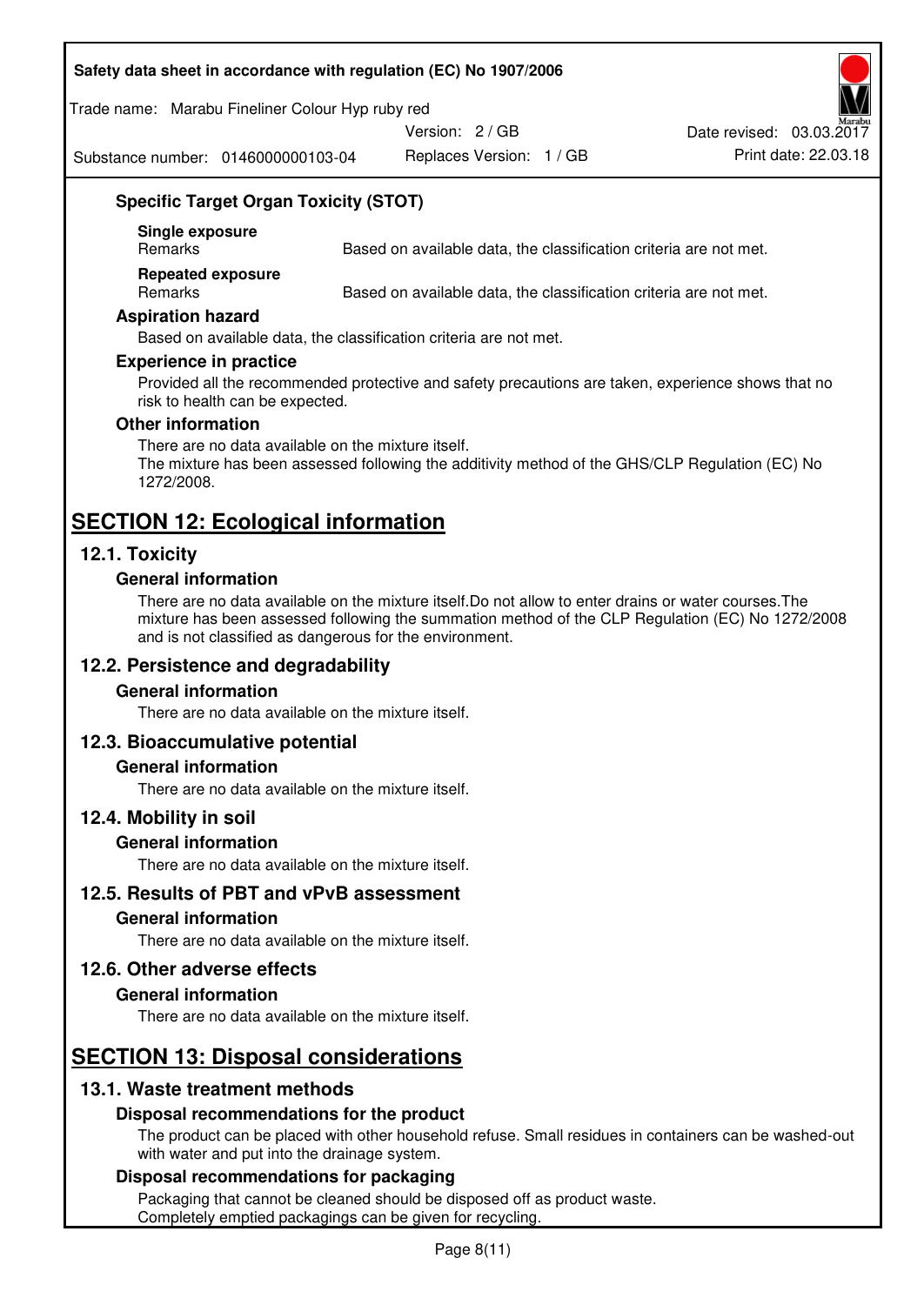| Safety data sheet in accordance with regulation (EC) No 1907/2006                         |                                                                                                       |                          |
|-------------------------------------------------------------------------------------------|-------------------------------------------------------------------------------------------------------|--------------------------|
| Trade name: Marabu Fineliner Colour Hyp ruby red                                          |                                                                                                       |                          |
|                                                                                           | Version: 2 / GB                                                                                       | Date revised: 03.03.2017 |
| Substance number: 0146000000103-04                                                        | Replaces Version: 1 / GB                                                                              | Print date: 22.03.18     |
| <b>SECTION 14: Transport information</b>                                                  |                                                                                                       |                          |
| <b>Land transport ADR/RID</b>                                                             |                                                                                                       |                          |
| Non-dangerous goods                                                                       |                                                                                                       |                          |
| 14.1. UN number                                                                           |                                                                                                       |                          |
| $UN -$                                                                                    |                                                                                                       |                          |
| 14.2. UN proper shipping name                                                             |                                                                                                       |                          |
| 14.3. Transport hazard class(es)                                                          |                                                                                                       |                          |
| Class                                                                                     |                                                                                                       |                          |
| Label                                                                                     |                                                                                                       |                          |
| 14.4. Packing group                                                                       |                                                                                                       |                          |
| Packing group                                                                             |                                                                                                       |                          |
| Transport category                                                                        | 0                                                                                                     |                          |
| 14.5. Environmental hazards                                                               |                                                                                                       |                          |
|                                                                                           |                                                                                                       |                          |
| <b>Marine transport IMDG/GGVSee</b>                                                       |                                                                                                       |                          |
|                                                                                           | The product does not constitute a hazardous substance in sea transport.                               |                          |
| 14.1. UN number                                                                           |                                                                                                       |                          |
| $UN -$                                                                                    |                                                                                                       |                          |
| 14.2. UN proper shipping name                                                             |                                                                                                       |                          |
|                                                                                           |                                                                                                       |                          |
| 14.3. Transport hazard class(es)                                                          |                                                                                                       |                          |
| Class                                                                                     |                                                                                                       |                          |
| Subsidiary risk                                                                           |                                                                                                       |                          |
| 14.4. Packing group                                                                       |                                                                                                       |                          |
| Packing group                                                                             |                                                                                                       |                          |
| 14.5. Environmental hazards                                                               |                                                                                                       |                          |
| no                                                                                        |                                                                                                       |                          |
| <b>Air transport ICAO/IATA</b>                                                            |                                                                                                       |                          |
|                                                                                           | The product does not constitute a hazardous substance in air transport.                               |                          |
| 14.1. UN number                                                                           |                                                                                                       |                          |
| $UN -$                                                                                    |                                                                                                       |                          |
| 14.2. UN proper shipping name                                                             |                                                                                                       |                          |
|                                                                                           |                                                                                                       |                          |
| 14.3. Transport hazard class(es)                                                          |                                                                                                       |                          |
| Class                                                                                     |                                                                                                       |                          |
| Subsidiary risk                                                                           |                                                                                                       |                          |
| 14.4. Packing group                                                                       |                                                                                                       |                          |
| Packing group<br>14.5. Environmental hazards                                              |                                                                                                       |                          |
|                                                                                           |                                                                                                       |                          |
|                                                                                           |                                                                                                       |                          |
| Information for all modes of transport                                                    |                                                                                                       |                          |
| 14.6. Special precautions for user                                                        |                                                                                                       |                          |
| Transport within the user's premises:                                                     |                                                                                                       |                          |
|                                                                                           | Always transport in closed containers that are upright and secure.                                    |                          |
|                                                                                           | Ensure that persons transporting the product know what to do in the event of an accident or spillage. |                          |
| <b>Other information</b>                                                                  |                                                                                                       |                          |
|                                                                                           | 14.7. Transport in bulk according to Annex II of Marpol and the IBC Code                              |                          |
| no                                                                                        |                                                                                                       |                          |
|                                                                                           |                                                                                                       |                          |
| <b>SECTION 15: Regulatory information ***</b>                                             |                                                                                                       |                          |
|                                                                                           |                                                                                                       |                          |
| 15.1. Safety, health and environmental regulations/legislation specific for the substance |                                                                                                       |                          |

٦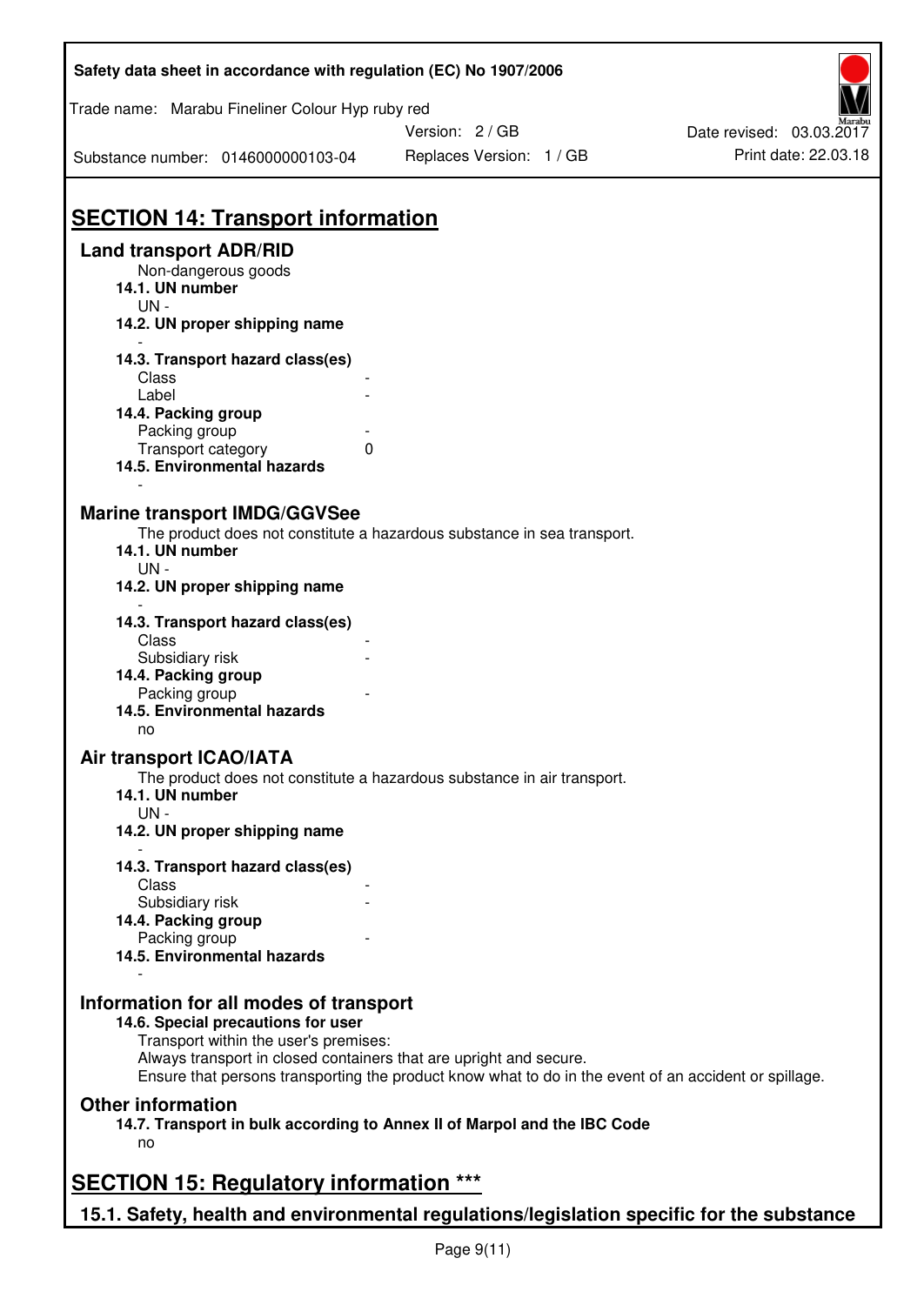|                          | Trade name: Marabu Fineliner Colour Hyp ruby red                                                                                                                                                                                                                                                                                                                                                                                                                  |                                                                     |               |                                                                                                                                                                                                                                                                                                                                                                                                                  |
|--------------------------|-------------------------------------------------------------------------------------------------------------------------------------------------------------------------------------------------------------------------------------------------------------------------------------------------------------------------------------------------------------------------------------------------------------------------------------------------------------------|---------------------------------------------------------------------|---------------|------------------------------------------------------------------------------------------------------------------------------------------------------------------------------------------------------------------------------------------------------------------------------------------------------------------------------------------------------------------------------------------------------------------|
|                          |                                                                                                                                                                                                                                                                                                                                                                                                                                                                   | Version: 2 / GB                                                     |               | Date revised: 03.03.2017                                                                                                                                                                                                                                                                                                                                                                                         |
|                          | Substance number: 0146000000103-04                                                                                                                                                                                                                                                                                                                                                                                                                                | Replaces Version: 1 / GB                                            |               | Print date: 22.03.18                                                                                                                                                                                                                                                                                                                                                                                             |
| or mixture               |                                                                                                                                                                                                                                                                                                                                                                                                                                                                   |                                                                     |               |                                                                                                                                                                                                                                                                                                                                                                                                                  |
| <b>VOC ***</b>           |                                                                                                                                                                                                                                                                                                                                                                                                                                                                   |                                                                     |               |                                                                                                                                                                                                                                                                                                                                                                                                                  |
| VOC (EU)                 |                                                                                                                                                                                                                                                                                                                                                                                                                                                                   | 0                                                                   | $\frac{1}{6}$ |                                                                                                                                                                                                                                                                                                                                                                                                                  |
| <b>Other information</b> |                                                                                                                                                                                                                                                                                                                                                                                                                                                                   |                                                                     |               |                                                                                                                                                                                                                                                                                                                                                                                                                  |
|                          | All components are contained in the TSCA inventory or exempted.<br>All components are contained in the AICS inventory.<br>All components are contained in the PICCS inventory.<br>All components are contained in the DSL inventory.<br>All components are contained in the IECSC inventory.<br>All components are contained in the NZIOC inventory.<br>All components are contained in the ENCS inventory.<br>All components are contained in the ECL inventory. |                                                                     |               |                                                                                                                                                                                                                                                                                                                                                                                                                  |
|                          | 15.2. Chemical safety assessment<br>For this preparation a chemical safety assessment has not been carried out.                                                                                                                                                                                                                                                                                                                                                   |                                                                     |               |                                                                                                                                                                                                                                                                                                                                                                                                                  |
|                          | <b>SECTION 16: Other information</b>                                                                                                                                                                                                                                                                                                                                                                                                                              |                                                                     |               |                                                                                                                                                                                                                                                                                                                                                                                                                  |
|                          | Hazard statements listed in Chapter 3                                                                                                                                                                                                                                                                                                                                                                                                                             |                                                                     |               |                                                                                                                                                                                                                                                                                                                                                                                                                  |
| H301                     |                                                                                                                                                                                                                                                                                                                                                                                                                                                                   | Toxic if swallowed.                                                 |               |                                                                                                                                                                                                                                                                                                                                                                                                                  |
| H302                     |                                                                                                                                                                                                                                                                                                                                                                                                                                                                   | Harmful if swallowed.                                               |               |                                                                                                                                                                                                                                                                                                                                                                                                                  |
| H311<br>H312             |                                                                                                                                                                                                                                                                                                                                                                                                                                                                   | Toxic in contact with skin.<br>Harmful in contact with skin.        |               |                                                                                                                                                                                                                                                                                                                                                                                                                  |
| H314                     |                                                                                                                                                                                                                                                                                                                                                                                                                                                                   |                                                                     |               |                                                                                                                                                                                                                                                                                                                                                                                                                  |
| H315                     |                                                                                                                                                                                                                                                                                                                                                                                                                                                                   | Causes severe skin burns and eye damage.<br>Causes skin irritation. |               |                                                                                                                                                                                                                                                                                                                                                                                                                  |
| H317                     |                                                                                                                                                                                                                                                                                                                                                                                                                                                                   |                                                                     |               |                                                                                                                                                                                                                                                                                                                                                                                                                  |
| H318                     |                                                                                                                                                                                                                                                                                                                                                                                                                                                                   | May cause an allergic skin reaction.                                |               |                                                                                                                                                                                                                                                                                                                                                                                                                  |
| H331                     |                                                                                                                                                                                                                                                                                                                                                                                                                                                                   | Causes serious eye damage.<br>Toxic if inhaled.                     |               |                                                                                                                                                                                                                                                                                                                                                                                                                  |
| H335                     |                                                                                                                                                                                                                                                                                                                                                                                                                                                                   | May cause respiratory irritation.                                   |               |                                                                                                                                                                                                                                                                                                                                                                                                                  |
| H373                     |                                                                                                                                                                                                                                                                                                                                                                                                                                                                   |                                                                     |               | May cause damage to organs through prolonged or repeated exposure:                                                                                                                                                                                                                                                                                                                                               |
| H400                     |                                                                                                                                                                                                                                                                                                                                                                                                                                                                   | Very toxic to aquatic life.                                         |               |                                                                                                                                                                                                                                                                                                                                                                                                                  |
| H410                     |                                                                                                                                                                                                                                                                                                                                                                                                                                                                   | Very toxic to aquatic life with long lasting effects.               |               |                                                                                                                                                                                                                                                                                                                                                                                                                  |
|                          | <b>CLP categories listed in Chapter 3</b>                                                                                                                                                                                                                                                                                                                                                                                                                         |                                                                     |               |                                                                                                                                                                                                                                                                                                                                                                                                                  |
| Acute Tox. 3             |                                                                                                                                                                                                                                                                                                                                                                                                                                                                   | Acute toxicity, Category 3                                          |               |                                                                                                                                                                                                                                                                                                                                                                                                                  |
| Acute Tox. 4             |                                                                                                                                                                                                                                                                                                                                                                                                                                                                   | Acute toxicity, Category 4                                          |               |                                                                                                                                                                                                                                                                                                                                                                                                                  |
| Aquatic Acute 1          |                                                                                                                                                                                                                                                                                                                                                                                                                                                                   |                                                                     |               | Hazardous to the aquatic environment, acute, Category 1                                                                                                                                                                                                                                                                                                                                                          |
| Aquatic Chronic 1        |                                                                                                                                                                                                                                                                                                                                                                                                                                                                   |                                                                     |               | Hazardous to the aquatic environment, chronic, Category 1                                                                                                                                                                                                                                                                                                                                                        |
| Eye Dam. 1               |                                                                                                                                                                                                                                                                                                                                                                                                                                                                   | Serious eye damage, Category 1                                      |               |                                                                                                                                                                                                                                                                                                                                                                                                                  |
| Skin Corr. 1B            |                                                                                                                                                                                                                                                                                                                                                                                                                                                                   | Skin corrosion, Category 1B                                         |               |                                                                                                                                                                                                                                                                                                                                                                                                                  |
| Skin Irrit. 2            |                                                                                                                                                                                                                                                                                                                                                                                                                                                                   | Skin irritation, Category 2                                         |               |                                                                                                                                                                                                                                                                                                                                                                                                                  |
| Skin Sens. 1             |                                                                                                                                                                                                                                                                                                                                                                                                                                                                   | Skin sensitization, Category 1                                      |               |                                                                                                                                                                                                                                                                                                                                                                                                                  |
| STOT RE 2                |                                                                                                                                                                                                                                                                                                                                                                                                                                                                   |                                                                     |               | Specific target organ toxicity - repeated exposure, Category 2                                                                                                                                                                                                                                                                                                                                                   |
| STOT SE 3                |                                                                                                                                                                                                                                                                                                                                                                                                                                                                   |                                                                     |               | Specific target organ toxicity - single exposure, Category 3                                                                                                                                                                                                                                                                                                                                                     |
|                          | <b>Supplemental information</b>                                                                                                                                                                                                                                                                                                                                                                                                                                   |                                                                     |               |                                                                                                                                                                                                                                                                                                                                                                                                                  |
| legislation.             |                                                                                                                                                                                                                                                                                                                                                                                                                                                                   |                                                                     |               | Relevant changes compared with the previous version of the safety data sheet are marked with: ***<br>This information is based on our present state of knowledge. However, it should not constitute a<br>guarantee for any specific product properties and shall not establish a legally valid relationship.<br>The information in this Safety Data Sheet is based on the present state of knowledge and current |
|                          |                                                                                                                                                                                                                                                                                                                                                                                                                                                                   |                                                                     |               | It provides guidance on health, safety and environmental aspects of the product and should not be<br>construed as any guarantee of technical performance or suitability for particular applications.<br>The product should not be used for purposes other than those shown in Section 1 without first referring                                                                                                  |
|                          | to the supplier and obtaining written handling instructions.<br>for ensuring that the requirements of relevant legislation are complied with.                                                                                                                                                                                                                                                                                                                     |                                                                     |               | As the specific conditions of use of the product are outside the supplier's control, the user is responsible<br>The information contained in this safety data sheet does not constitute the user's own assessment of                                                                                                                                                                                             |